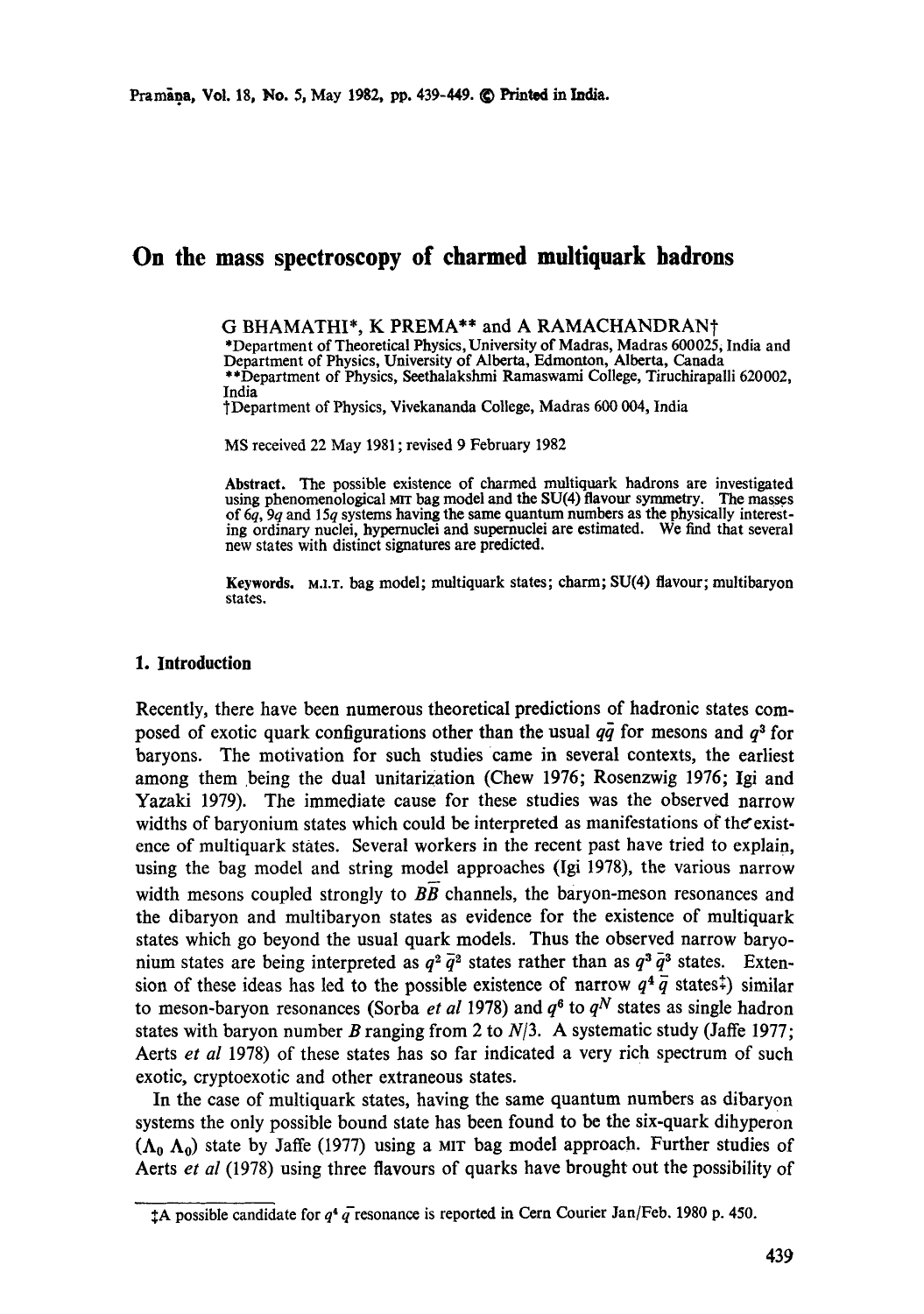narrow resonances in certain other dibaryon channels. One of the interesting consequences of the 6q model is the possible existence of hadron states in certain channels with values of iso-spin and other quantum numbers which cannot be coupled to mere dibaryon systems. These will, therefore, have definite signatures which distinguish them from the normal dibaryon states.

The recent discovery of charmed particles and the existence of charm quantum number provides us with the possibility of looking for multiquark states in channels where the charm quantum number is non-zero. Sorba and Hogaasen (1978) have suggested that the same dynamics that leads to a bound state may lead to many new bound bibaryons when the number of flavours exceeds three. In an earlier paper (Bhamathi *et al* 1980), we had reported our results on the mass spectroscopy of charmed six-quark states within the framework of MIT bag model. In this paper we give a brief description of the bag model and its extension to systems containing six or more quarks. In § 2 the basics of the bag model are set up. In § 3 we indicate the group theoretic analysis of the multiquark system in the spherical cavity approximation of the MIT bag model. In  $\S$  4 we discuss the extension to SU(4) flavour symmetry and in § 5 we present a critical evaluation of the predictions of the model.

### **2. The bag Hamiltonian**

The original MIT bag model was set up by Chodos *et al* (1974) and applied to estimate the masses of the ground states of the stable hadrons by de Grand *et al* (1975). this model the quarks are confined in a region of space satisfying the free Dirac equation and satisfying certain boundary conditions on the bag surface. The quarks interact through exchange of coloured vector gluons described by the Yang-Mills gauge theory. The resulting field equations and the boundary conditions lead to the existence of only colour singlet states. The lowest Dirac eigen mode of a spherical cavity of radius  $R$  is populated with quarks of appropriate colour, flavour and spin in order to form the S-wave hadrons.

The hadron energy in this model can be written as

$$
E(R) = E_0 + E_0 + E_Q + E_g, \qquad (1)
$$

where  $E_0$ , the zero-point energy of confined quarks is represented by  $- Z_0/R$ ,  $E_v$ the volume energy associated with the confining pressure B is given by  $4\pi/3$  R<sup>3</sup> B, E<sub>Q</sub>,

the quark kinetic energy is given by  $(1/R) \sum_{i=1}^{n} a_i (m_i, R)$  with  $a_i (m_i, R) = R \omega (m_i, R)$ *i=1* 

and  $\omega$  ( $m_t$  R) is the frequency of the lowest eigen mode and  $E_g$ , the interaction energy due to a single gluon exchange between the quarks. This can be split into two parts, the colour electric and colour magnetic energies *EE* and *EM* respectively given by

$$
E_E = \frac{\alpha_c}{R} \left[ \frac{2}{3} \sum_i E_{ii} \left( R \right) + \sum_{i > j} E_{ij} \left( R \right) \frac{\lambda_i^c \cdot \lambda_j^c}{2} \right] \tag{2}
$$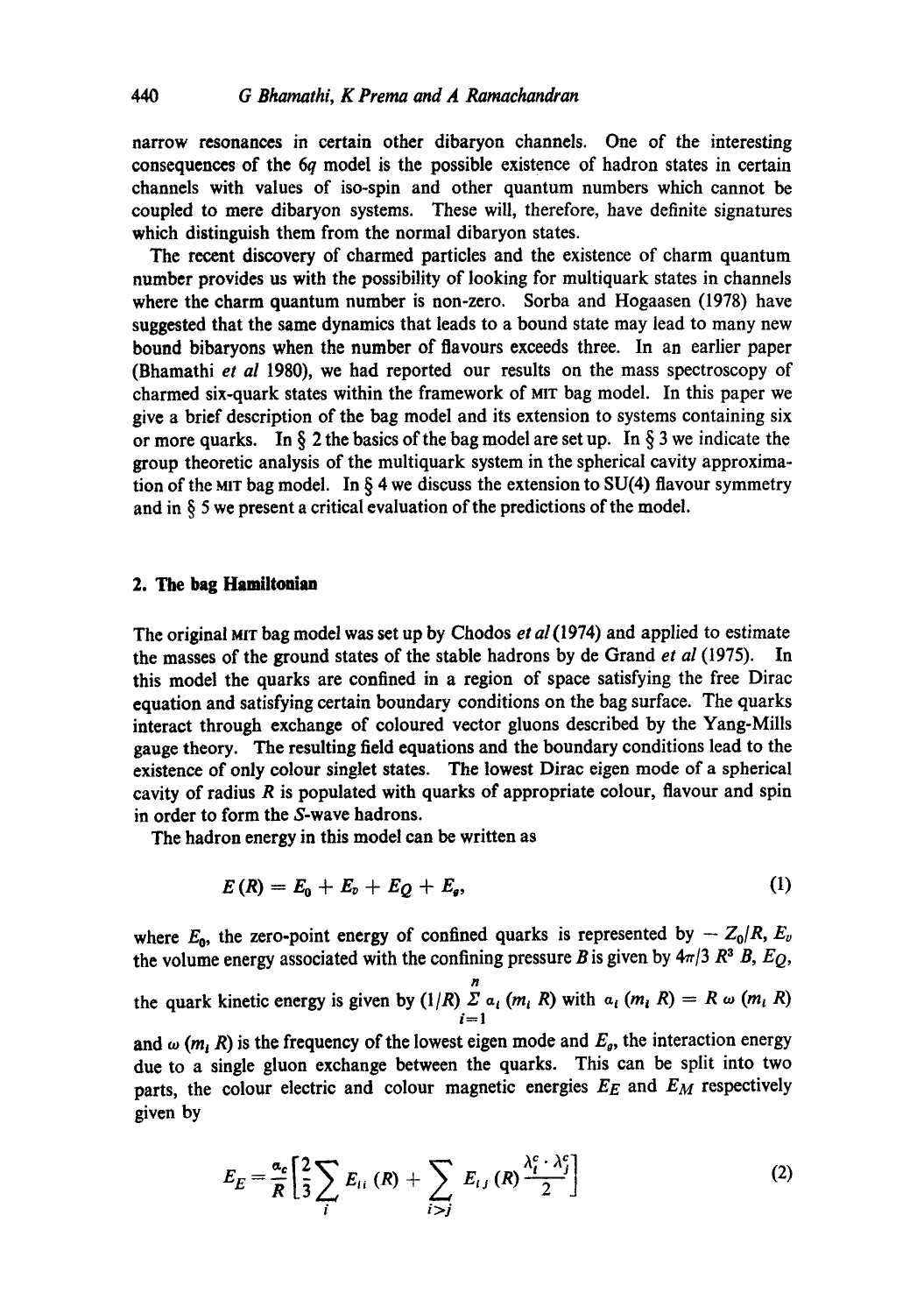where

$$
E_{ij} (R) = R \int_{0}^{R} \frac{dr}{r^3} \rho_l (r) \rho_j (r),
$$
 (3)

$$
E_M = -3 \, \alpha_c \sum_{a} \sum_{i>j} (\vec{\sigma}_i \lambda_j^a) \cdot (\vec{\sigma}_j \lambda_j^a) \frac{\mu (m_i \, R) \mu (m_j \, R)}{R^3}
$$

$$
\times\ I(m_i\ R,\ m_j\ R),\tag{4}
$$

$$
E_M = -\frac{a_c}{R} \sum_{a} \sum_{i > j} M_{ij} (R) (\vec{\sigma} \lambda^a)_i \cdot (\vec{\sigma} \lambda^a)_j, \qquad (5)
$$

and 
$$
a_c = \frac{g^2}{4\pi}
$$
,

where g is the gauge coupling constant,  $\lambda_i^a$  and  $\sigma_i$  are the colour and spin matrices of the *i*th quark,  $\mu$  (*m*, *R*) is the quark magnetic moment. The expression for the functions  $\mu$  ( $m_i$  R),  $I$  ( $m_i$ R,  $m_j$ R) and  $\rho_i$  (R) have been given by de Grand *et al* (1975) and (3) and (4) define the functions  $E_{ij}(R)$  and  $M_{ij}(R)$ . The masses of the S-wave hadrons containing  $n$  quarks can be obtained by the standard procedure of constructing the appropriate fully antisymmetrised wave function in the colour flavour and spin space, diagonalising the Hamiltonian in this basis and minimising with respect to the bag radius  $R$  for each state.

### **3. Antisymmetrisation of the wave function**

The quarks in the bag may be taken to transform as an irreducible representation of the overall symmetry group SU *(T, FCJ)* given by

$$
SU(T, FCJ) \supset SU(f, F) \otimes SU(3, C) \otimes SU(2, J)
$$

with  $T = f \times 3 \times 2$  where f, C and J stand for flavour, colour and spin. The restriction of overall antisymmetry of an  $N$  quark state due to Pauli principle and the fact that only colour singlet states are allowed permits us to consider only states corresponding to Young patterns which in the flavour spin space are conjugate to the Young patterns which are colour singlets. Diagrammatically this may be represented by

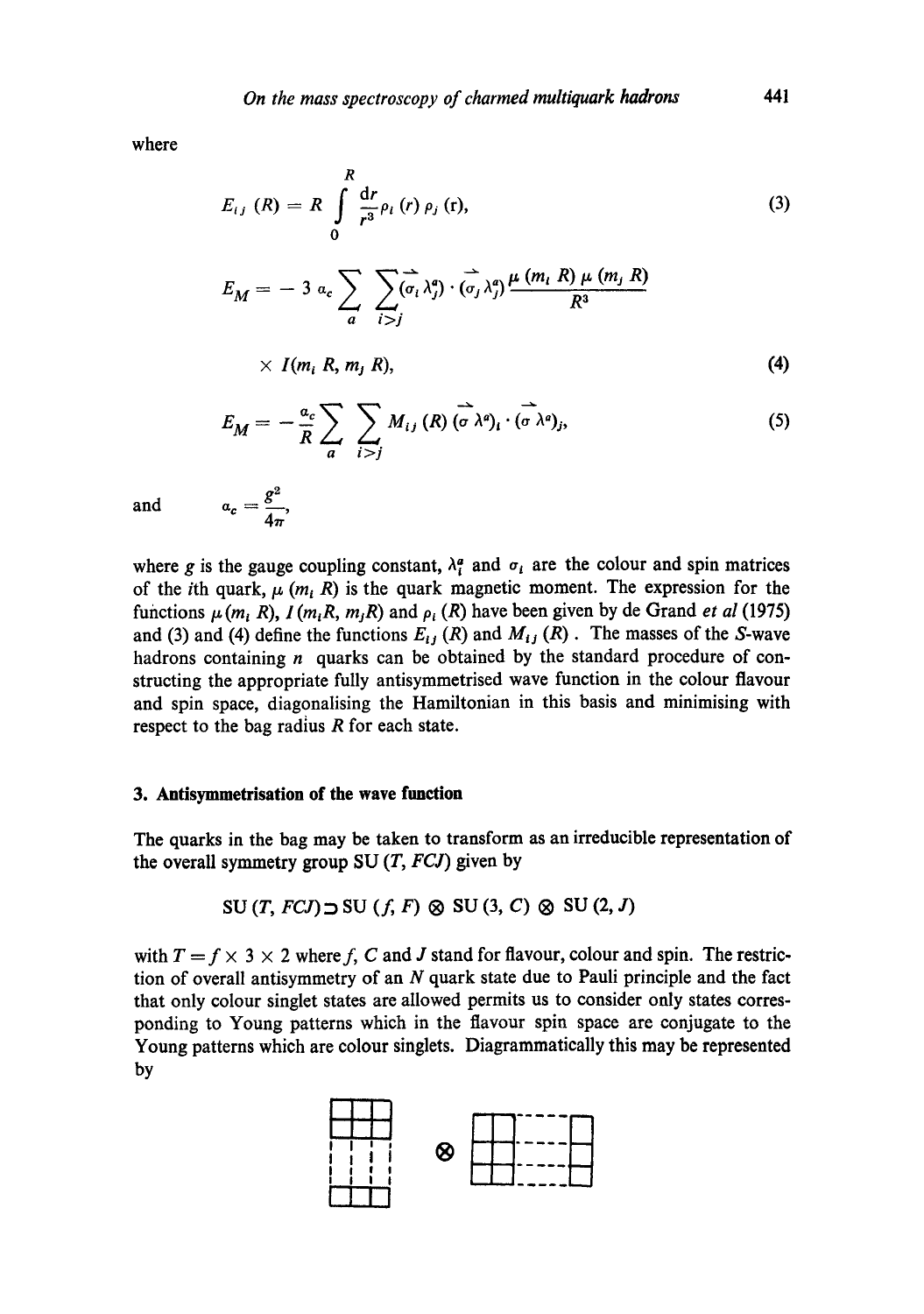Thus we find that for baryon numbers  $B = 2$ , 3 and 5 we have irreducible representations of dimensions 2520, 14112 and 14112 when the number of flavours is four. In order to evaluate  $E_F$  and  $E_M$  in the ground state of the various hadrons it is necessary to consider further decompositions of the flavour spin symmetry group SU  $(2f, FJ)$  since we know that only the quantum numbers C, Y, I and J are conserved. The following decompositions were found useful in computing the contributions to  $E_F$  and  $E_M$ .

 $SU(8, FJ) \supset U(1, c) \otimes SU(2, J_c) \otimes SU(6, F'J_{ns})$ SU (6,  $F'J_{ns}$ )  $\supset U(1, Y) \otimes SU(2, J_s) \otimes SU(4, J_n, J_n)$  $SU(8, FJ) \supset SU(4, F) \otimes SU(2, J)$ and SU (6,  $F'J$ )  $\supset$  SU (3,  $F'$ )  $\otimes$  SU(2, J)

The latter two decompositions determine the flavour multiplets to which the hadrons belong. In table 1 we exhibit the two different decompositions of the irreducible representation 2520 of the six quark system as an example.

# **4. Evaluation of**  $E<sub>E</sub>$  **and**  $E<sub>M</sub>$

The colour magnetic and colour electric interaction terms can be rewritten as

$$
E_M = M_{nc} (X_{nn} + X_{nc} + X_{cc}) + M_{sc} (X_{ss} + X_{sc} + X_{cc})
$$
  
+  $M_{ns} (X_{nn} + X_{ns} + X_{ss}) + (M_{nn} - M_{ns} - M_{nc}) X_{nn}$   
+  $(M_{ss} - M_{ns} - M_{sc}) X_{ss} + (M_{cc} - M_{nc} - M_{sc}) X_{cc},$  (6)

and

$$
E_E = \frac{a_c}{4R} \left\{ (E_{ns} + E_{nc} + E_{sc}) (8/3 N) + [E_{nn} - (E_{ns} + E_{nc} + E_{sc})] (8/3 N_n + \sum_{n_1 > n_2} \lambda_1^c \cdot \lambda_2^c) + \right\}
$$

| IR $[\mu]$ | SU $(8, FJ)$ $\supset U(1, c)$ $\otimes$ SU $(2, J_c)$ $\otimes$ SU $(6, F' J_{ns})$                                                                                                              |  |
|------------|---------------------------------------------------------------------------------------------------------------------------------------------------------------------------------------------------|--|
| 2520       | $(+6)$ (0, 1) + (+5) ( $\frac{1}{2}$ , 6) + (+4) [(1, 21) + (0, 15)]<br>+ (+3) $[(3/2, 56) + (\frac{1}{2}, 70)] + (+2) [(0, 105) + (1, 210)]$<br>$+ (+1)$ [( $\frac{1}{2}$ , 420)] + (0) (0, 490) |  |
| 2520       | $SU_3 \supset SU(2, J) \otimes SU(4, F)$<br>$(0, 10 + 10 + 84 + 126) + (1, 6 + 50 + 64 + 70 + 140)$<br>$+$ (2, 64+126) + (3, 50)                                                                  |  |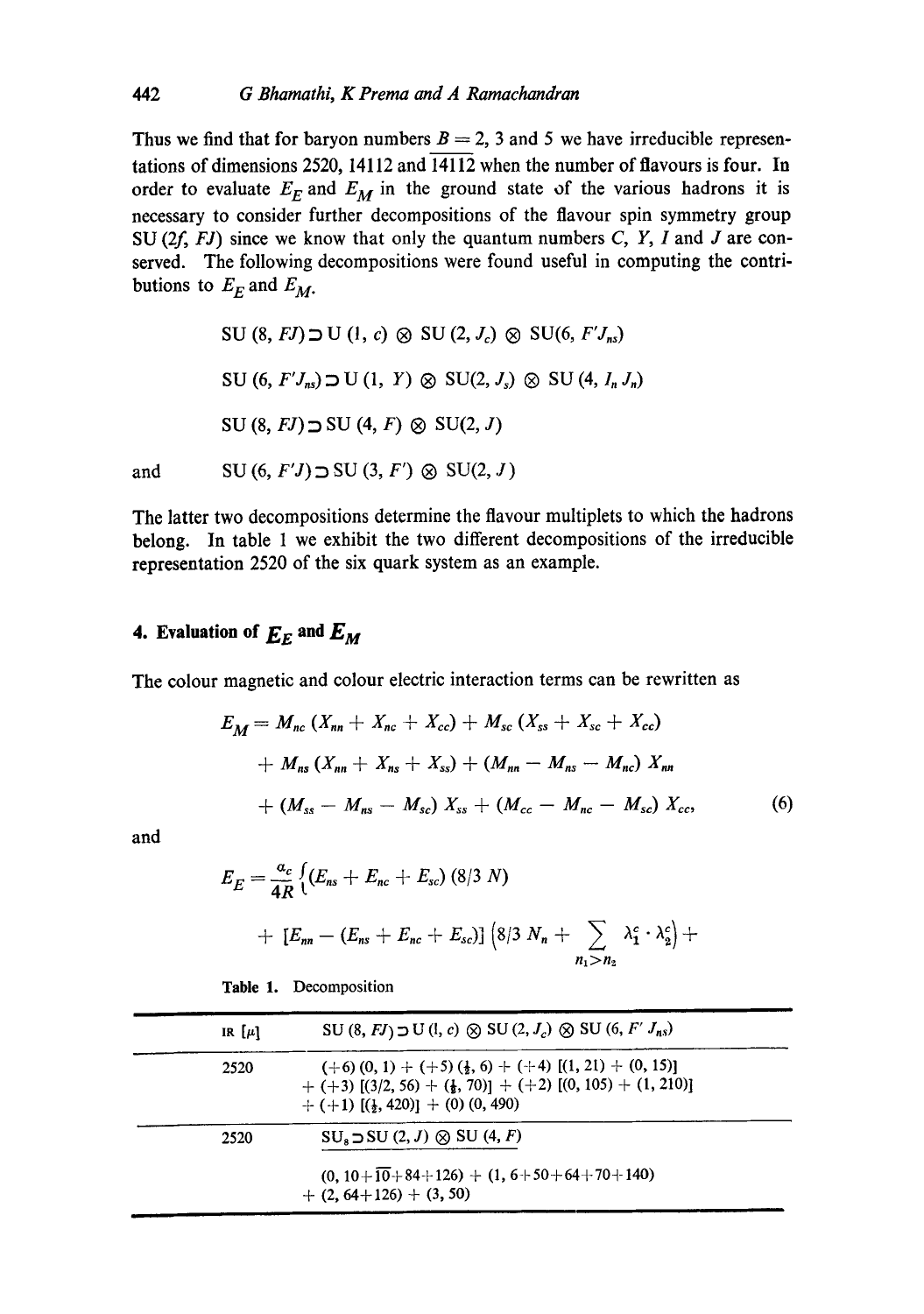+ 
$$
[E_{ss} - (E_{ns} + E_{nc} + E_{sc})]
$$
  $\left( 8/3 N_s + \sum_{s_1 > s_2} \lambda_1^c \cdot \lambda_2^c \right)$   
\n $\times [E_{cc} - (E_{ns} + E_{nc} + E_{ss})]$   $\left( 8/3 N_c + \sum_{c_1 > c_2} \lambda_1^c \cdot \lambda_2^c \right)$   
\n+  $E_{ns} \sum_{i > j} \lambda_i^c \cdot \lambda_j^c + E_{nc} \sum_{i > j} \lambda_i^c \cdot \lambda_j^c + E_{sc} \sum_{i > j} \lambda_i^c \cdot \lambda_j^c \right\}$  (7)

where  $X_{\alpha\beta}$  stand for the operators  $-\sum_{\alpha>\beta} (\lambda^a \sigma)_\alpha \cdot (\lambda^a \sigma)_\beta$  and the indices  $\alpha$  and  $\beta$ refer to the types of the pair of quarks interacting *i.e.*  $\alpha$ ,  $\beta = n$ , *s*, *c.* To evaluate the expectation values of these terms one has to make use of the permutation symmetry

relation  $P_t^T P_t^T P_{tt}^T = -1$  which permits the conversion of the colourspin operators to flavour spin operators. For example the use of the above permutation symmetry relations leads to the following relations

$$
X_{nn} = 3/4 N_n^2 - N_n - C_4^{I_n J_n} + 4/3 J_n^2 + 4 I_n^2,
$$
  
\n
$$
X_{ns(c)} = N_{ns(c)} (N_{ns(c)} - 10) + 4/3 J_{ns(c)}^2 + 4 C_3^{n(sc)},
$$
  
\n
$$
X_{sc} = 3/4 N_{sc}^2 - N_{sc} - C_4^{sc} + 4/3 J_{sc}^2 + 4 I^2,
$$

where N, J and I stand for the number, spin and isospin operators and  $C_4$  and  $C_3$  are the Casimir operators of the appropriate SU (4) and SU (3) subgroups. Similar expressions can be deduced for the operators occurring in  $E_F$ .

### **5. Results and discussion**

The mass estimates of the stable hadrons in the bag model depends on four parameters, namely the bag pressure B, the gauge coupling constant  $a_c = g^2/4\pi$ ,  $Z_0$  the constant which parametrises the zero-point energy and the mass of the strange quark  $m<sub>s</sub>$ . These parameters were obtained by de Grand *et al* (1975), in fitting the masses of the hadrons p,  $\Delta$ ,  $\omega$  and  $\Omega^-$ . In extending the model to SU (4) symmetry the mass of the charmed quark is needed and it was determined by Babu Joseph *et al* (1978) that  $m_c = 1.5$  GeV fits the data on the charmed mesons. In principle the bag radius R has to be determined for each state" by minimising the ground state energy with respect to  $R$ . However in practice it has been found that an average value of  $R$  for the entire SU (8, *FJ)* multiplet gives a good fit to all the stable baryons. The functions  $a_i(R)$ ,  $M_{ij}(R)$  and  $E_{ij}(R)$  depending on the bag radius R and the masses of the quarks were evaluated numerically.

Assuming the above set of parameters the mass of the six, nine and fifteen quark systems having the same quantum numbers, as the physically interesting ordinary nuclei, hypernuclei and supernuclei were estimated. The mass operator is diagonal with respect to the quantum numbers  $C$ ,  $Y$ , I and J and in some cases mixing between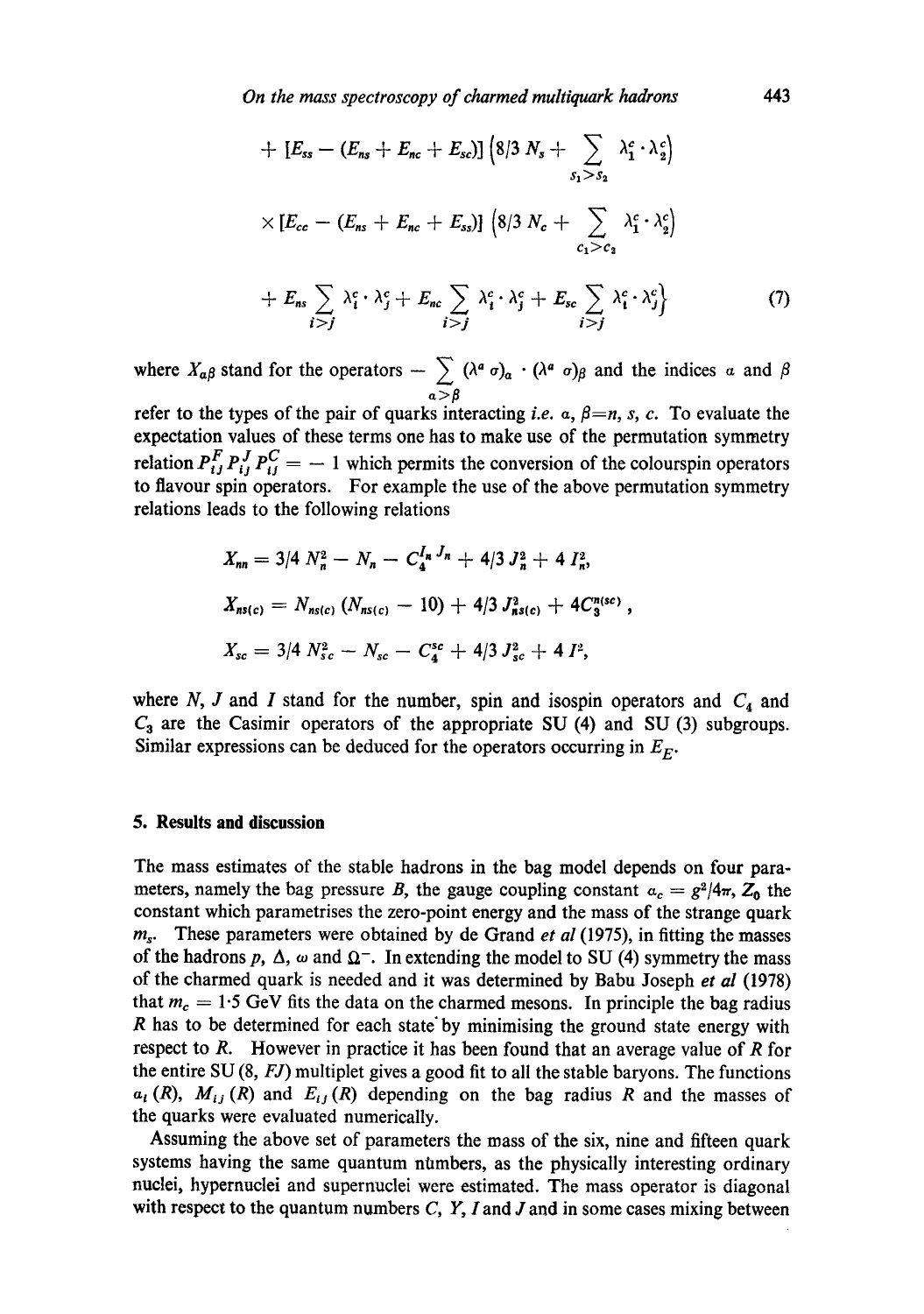different flavour multiplets having the same quantum numbers occurs. Therefore an exact calculation of the masses of these states requires a complete knowledge of the SU (4) fractional parentage coefficients. Since these are not readily available and are too lengthy to calculate we have estimated the masses of these states in each of the irreducible representation in which they lie separately and have presented the limits of the masses. We now discuss the results presented in table 2. It may be noted that most of the results in the  $C = 0$  sector agree well with the earlier results of Aerts *et al* (1978). However, in some cases differences arise due to a slight change in the values of the coefficients  $a_i$ ,  $M_{ij}$  and  $E_{ij}$  which have been recalculated and due to the inclusion of the terms involving the charmed quark.

| Y              | $\overline{I}$ | $\overline{J}$ | mass in<br>GeV       | Particle channel and threshold<br>in GeV          | SU(3)<br>IR.    |
|----------------|----------------|----------------|----------------------|---------------------------------------------------|-----------------|
| $B=2$          |                |                |                      |                                                   |                 |
| $\overline{2}$ | 3              | 0              | 2.297                | <i>NN</i> $ππ$ (2·16), $ΔΔ$ (2·472)               | 28              |
|                | $\overline{2}$ | $\mathbf{1}$   | 2.201                | $NN\pi(2\cdot2), \Delta N(2\cdot176)$             | 35              |
| 1              | 5/2            | $\mathbf{1}$   | 2.275                | $\sum N_{\pi}(2.273)$                             | 35              |
|                |                | $\bf{0}$       | 2.332                | $\Lambda N\pi\pi(2.335)$                          | 28              |
|                | 3/2            | $\overline{c}$ | 2.332                | $\sum N(2.133)$                                   | 27              |
|                |                | $\mathbf{1}$   | 2.258                | $\Lambda N \pi (2.195)$                           | 35              |
|                |                | $\bf{0}$       | $2 - 208$            | $\sum N(2.133)$                                   | 27              |
| $\pmb{0}$      | $\overline{c}$ | $\overline{c}$ | 2.396                | $\sum \sum (2.386)$                               | 27              |
|                |                | $\mathbf{1}$   | 2.433                | $\Xi N_{\pi}(2.398), \Sigma \Lambda_{\pi}(2.448)$ | 35              |
|                |                | $\bf{0}$       | $2.452^{(a)}$        | $\Xi N\pi\pi(2.548)$                              | 28              |
|                |                | $\bf{0}$       | $2.311^{(a)}$        | $\Sigma\Sigma(2.386)$                             | 27              |
|                | $\mathbf{1}$   | $\mathbf{1}$   | $2.375^{(a)}$        | $\Xi N \pi (2.398)$                               | 35              |
|                | $\mathbf 0$    | $\bf{0}$       | $2.179^{(a)}$        | $\Lambda\Lambda$ (2.23)                           | $\mathbf{1}$    |
|                |                |                | 2.244 <sup>(c)</sup> | $\Lambda\Lambda$ (2.23), EN(2.258)                | 27              |
| $-1$           | 3/2            | 1              | 2.496                | $\Xi \Lambda \pi (2.573)$                         | 35              |
|                |                |                | 2.432                | $\Xi\Sigma(2.511)$                                | $10^*$          |
|                |                | $\bf{0}$       | 2.669 <sup>(d)</sup> | $E\Lambda \pi \pi (2.713)$                        | $\overline{28}$ |
|                |                |                | 2.436                | $\mathbb{E}\Sigma(2.511)$                         | 27              |
|                | 1/2            | $\mathbf{1}$   | $2.563^{(d)}$        | $\Xi \Lambda \pi$ (2.583)                         | 35              |
|                |                | $\bf{0}$       | 2.436                | $E\Lambda(2-433)$                                 | 27              |
| $-2$           | 1              | $\bf{0}$       | $2.832^{(a)}$        | $\Xi\Xi\pi\pi$ (2.916)                            | 28              |
|                | $\bf{0}$       | $\mathbf{1}$   | $2.744^{(a)}$        | ΞΞπ(2·776)                                        | 35              |
|                |                |                | $2.659^{(a)}$        | EE(2.636)                                         | 10              |
| $-3$           | 1/2            | $\mathbf{1}$   | 2.966                | $\Lambda$ E(2.990)                                | 35              |
|                |                | 0              | 3.023                | $\Omega \equiv \pi(3.130)$                        | 28              |
| $-4$           | $\bf{0}$       | $\bf{0}$       | 3.293                | $\Omega$ $\Omega$ (3.344)                         | 28              |
| $B=3$          |                |                |                      |                                                   |                 |
| $\overline{2}$ | $\overline{2}$ | 3/2            | $3 - 055$            | $\Sigma$ NN(3.073)                                | 64              |
|                |                | 1/2            | 3.019                | $\Sigma NN(3.073)$                                | 35              |
|                | $\mathbf{1}$   | 5/2            | 2.999                | $\Lambda$ NN(2.995)                               | 27              |
|                |                | 3/2            | 2.986                | $\Lambda$ NN(2.995)                               | 27              |
|                |                | 1/2            | 2.977                | $\Lambda$ NN(2.995)                               | 27              |
|                | $\bf{0}$       | 1/2            | 2.966                | $\Lambda$ NN(2.995)                               | $10*$           |

Table 2. Mass estimates of selected  $C = 0$ ,  $B = 2$  and 3 states.

(a), (b), (c) and (d) represent uncertainties in mass by 55,  $75 \sim 80$ , 20 and 115 MeV respectively.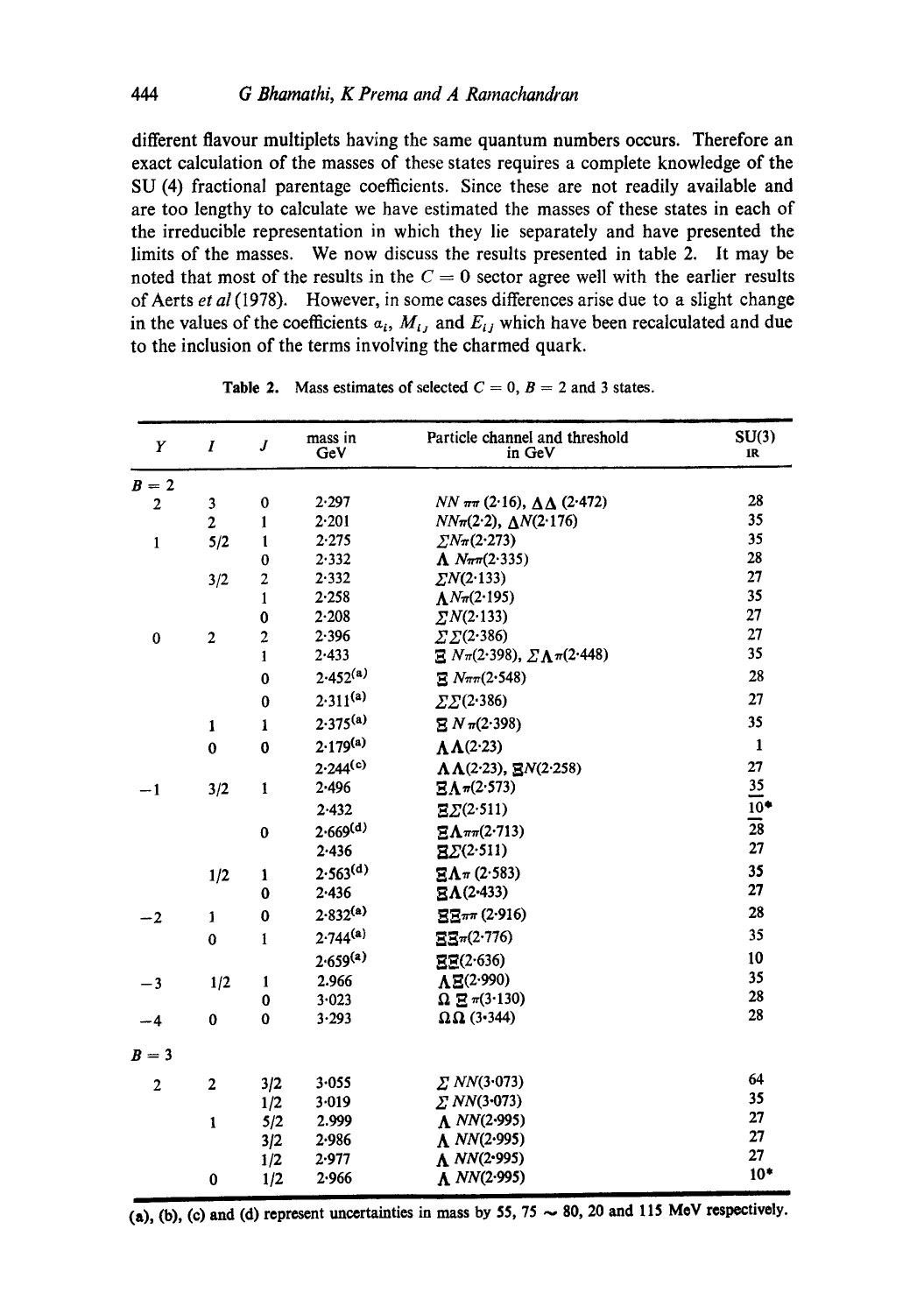# *5.1 The*  $C = 0$ ,  $B = 2$  and 3 *states*

Most of the multiquark hadronic states with these quantum numbers will couple strongly to the ordinary dibaryonic and tribaryonic states. These have been discussed in fair detail by Aerts *et al* (1978) and the reason we have chosen to exhibit a few of the selected states in table 2 is to bring to notice certain special features of the states which may help in identifying these states in a less ambiguous manner than those considered heretofore. We may also mention here that our estimates of the masses of the multiquark states in this sector agree reasonably well with those of Aerts *et al* (1978). However there are some cases for which the mass estimates get differences for reasons mentioned earlier and this leads to interesting predictions. Apart from the  ${}^{3}S_1$  and  ${}^{1}S_0$  resonances predicted in the *NN* system at 2-111 GeV and 2.123 GeV respectively, resonances in the <sup>1</sup> $D_2$  and the <sup>3</sup> $D_3 - {}^3G_3$  *NN* channels are predicted. Recent experimental evidence from polarised nucleon-nucleon scattering shows some evidence for the existence of high spin resonances. However, it has not been established unambiguously whether these states may be explained with the conventional strong interaction forces between the nucleons. Similar statements hold true for the resonances predicted by the bag model in the  $Y = 1$  channel. Therefore we study the resonances which in particular are coupled more strongly to multiparticle final states by virtue of their quantum numbers or by the overall symmetry of the state. For example the  $I = 3$ ,  $J = 0$  state in the  $Y = 2$  channel which can be coupled to  $\Delta\Delta$  should exhibit itself as a resonance in the  $N\gamma\pi\tau$  channel. In the case of the  $Y = 1$  states the  $I = 5/2$  state with  $J = 1$  and 0 ought to be seen as a resonance and a bound state just above and below the thresholds in the  $\mathbb{Z} N \pi$ and  $\Lambda N\pi\pi$  channels respectively. The  $Y = 0$ ,  $I = 2$  states provide a rich field for the unambiguous establishment of the multiquark states. While the  $J = 2$  state is expected to show up as a resonance just above the threshold in the  $\mathbb{Z}\mathbb{Z}$  channel, the spin 1 and 0 states in the limit of exact symmetry should be coupled only to the three and four particle final states available to them since they lie in the SU (3) irreducible representation 35 and 28 respectively. This means that they should show up as resonance and bound state respectively in the  $\Xi$  N $\pi$  and  $\Xi$  N $\pi$  final states. Similarly the  $I = 1$ ,  $J = 1$  state should show up as a bound state (or resonance due to the uncertainty in the energy) in the  $\Xi$  N $\pi$  final state. However since SU (3) symmetry is broken these may also be coupled to the  $\Sigma \Sigma$ ,  $\Sigma$   $N_{\pi}$  and  $\Sigma$  N states as well. However this coupling is expected to be weaker and therefore if a study of the relevant reactions shows strong evidence for a resonance in the multiparticle final state but not so strong or none in the corresponding two particle channel this could be considered as a strong evidence for the multiquark state. Similar conclusions can be drawn for all the  $B = 2$  states which lie in the 35 or 28 IR of SU(3) in table 2. The other states included in the table are bound states in the dibaryonic channels but which may be rather difficult to produce in experiments due to the much higher thresholds involved, significant among these being the  $\Lambda\Lambda$  bound state which if produced would have a unique signature since it would decay only through weak decay modes. In the case of the  $B = 3$  multiquark states we find that bound multiquark states are predicted only in the hypernuclear sector *i.e.* system with one hyperon and two nucleons. The significant difference from the  $B = 2$  states is that the binding energies are much smaller of the order of 10-20 MeV only. However it is well-known from the data on light hypernuclei that they are very lightly bound with binding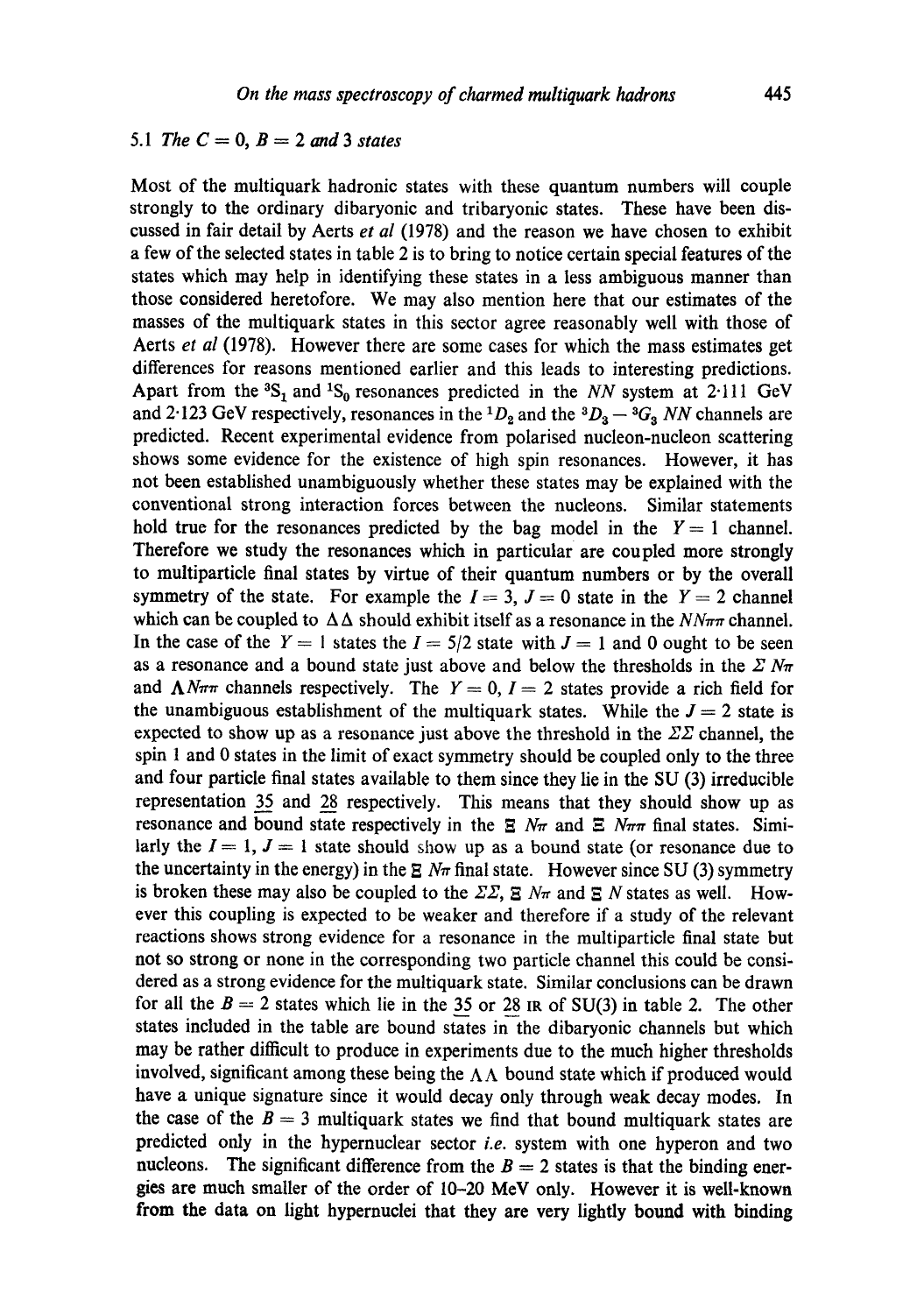| Y            | $\boldsymbol{I}$ | J                       | Mass in<br>GeV       |                              |                       | Particle channel and threshold in GeV |
|--------------|------------------|-------------------------|----------------------|------------------------------|-----------------------|---------------------------------------|
| $\mathbf{1}$ | 3/2              | $\mathbf{2}$            | 3.2636               | $C_1N(3.36)$                 |                       |                                       |
|              |                  | 1,0                     | $3.269^{(a)}$        | $C_1N(3.36)$                 |                       |                                       |
|              | 1/2              | 3                       | 3.2565               | $C_0N(3.20)$ ,               | $C_1N(3.36)$          |                                       |
|              |                  | 2                       | 3.2569               | $C_0N(3.20)$ ,               | $C_1N(3.36)$          |                                       |
|              |                  | 1,0                     | $3.2576^{(b)}$       | $C_0N(3.20)$ ,               | $C_1N(3.36)$          |                                       |
| $\bf{0}$     | $\mathbf{2}$     | 1,0                     | $3.133^{(a)}$        | $C_1 \Sigma(3.615)$          |                       |                                       |
|              | 1                | 3                       | 3.0747               | $C_0 \Sigma(3.453),$         | $C_1 \Lambda(3.535)$  |                                       |
|              |                  | $\mathbf{2}$            | $3.075^{(b)}$        | $C_0 \Sigma(3.453)$ ,        | $C_1 \Lambda(3.535)$  |                                       |
|              |                  | $\mathbf{1}$            | $3.1334^{(a)}$       | $C_0 \Sigma(3.453)$ ,        | $C_1 \Lambda$ (3.535) |                                       |
|              |                  | $\bf{0}$                | 3.0754               | $C_0 \Sigma(3.453),$         | $C_1 \Lambda$ (3.535) |                                       |
|              | $\bf{0}$         | 2                       | 3.1918               | $C_0 \Lambda(3.375)$         |                       |                                       |
|              |                  | $\mathbf{1}$            | 3.0712               | $C_0 \Lambda(3.375)$         |                       |                                       |
|              |                  | $\pmb{0}$               | 3.1857               | $C_0 \Lambda(3.375)$         |                       |                                       |
| $-1$         | 3/2              | 3                       | 3.647                | $C_1 \boxtimes (3.735),$     | $S \Sigma(3.75),$     | $\Lambda \Sigma(3.65), TN(3.62)$      |
|              |                  | 2,1                     | $3.581^{(a)}$        | $C_1 \mathbf{E} (3.735),$    | $S \Sigma(3.75)$ ,    | $\Lambda \Sigma(3.65)$ , TN(3.62)     |
|              |                  | 0                       | 3.647                | $C_1 \mathbf{E}$ (3.735),    | $S \Sigma(3.75)$ ,    | $\Lambda \Sigma$ (3.65), TN(3.62)     |
|              | 1/2              | 1,0                     | $3.574^{(a)}$        | $C_0 \mathbf{E} (3.578),$    | TN(3.62)              |                                       |
| $-2$         | 1                | 2,0                     | 3.5834               | $\Lambda \boxtimes (3.775),$ | $S \to (3.79)$ ,      | $T \Sigma(3.87)$                      |
|              | 0                | 1                       | 3.5791               | $\Lambda \Xi$ (3.775),       | $S \to (3.79)$ ,      | $T \Lambda(3.8)$                      |
| $-3$         | 1/2              | 2                       | 3.9972               | $T \mathbf{E} (3.998)$       |                       |                                       |
|              |                  | 1,0                     | 3.7793               | $T \Xi (3.998)$              |                       |                                       |
|              |                  |                         | $3.8883^{(d)}$       | $T \Xi (3.998)$              |                       |                                       |
| --4          | 0                | $\overline{\mathbf{c}}$ | 4.4524               | $T \Omega(4.5356)$           |                       |                                       |
|              |                  | 1                       | 4.4508               | $T \Omega(4.5356)$           |                       |                                       |
|              |                  | 0                       | 4.4492               | $T\Omega(4.5356)$            |                       |                                       |
| $C=2$        |                  |                         |                      |                              |                       |                                       |
| 0            | $\mathbf{2}$     | 2, 1, 0                 | 4.596                | $C_1 C_1 (4.84)$             |                       |                                       |
|              | $\mathbf{1}$     | 3, 0                    | 4.587                | $C_1 C_0 (4.68)$ ,           | $X_u N(4.49)$         |                                       |
|              |                  | 2, 1                    | $5.585^{(b)}$        | $C_1 C_0 (4.68)$ ,           | $X_u N(4.49)$         |                                       |
|              | $\mathbf 0$      | 2, 1,                   | $04 - 586$           | $C_0 C_0 (4.52)$ ,           | $X_u N$ (4.49),       | $C_1 C_1 (4.84)$                      |
| $-1$         | 3/2              | 1, 0                    | 4.374                | $X_s N$ (4.69),              | $C_1 \Lambda (4.89)$  |                                       |
|              | 1/2              | $\boldsymbol{2}$        | 4.362                | $X_s N(4.69)$ ,              | $C_0 \Lambda (4.73)$  |                                       |
|              |                  | $\mathbf{1}$            | $4.333^{(a)}$        | $X_s N'(4.69)$ ,             | $C_0 \Lambda$ (4.73)  |                                       |
|              |                  | 0                       | 4.313                | $X_s N(4.69)$ ,              | $C_9 \Lambda$ (4.73)  |                                       |
| -2           | $\mathbf{1}$     | $\mathbf{2}$            | $4.692^{(a)}$        | $\Lambda\Lambda$ (4.92),     | $X_s \sum (4.94)$     |                                       |
|              |                  | 0                       | $4.51^{(c)}$         | $\Lambda\Lambda$ (4.92),     | $X_s \sum (4.94)$     |                                       |
|              | 0                | 2,0                     | $4.705^{(c)}$        | $X_s \Lambda$ (4.87),        | $TC_0(4.94)$          |                                       |
| $-3$         | 1/2              | 0                       | $5.248^{(d)}$        | ST(5.25),                    | AT(5.15)              |                                       |
|              |                  | 1                       | 5.0846               | $ST(5.25)$ ,                 | AT(5.15)              |                                       |
|              |                  | $\overline{\mathbf{c}}$ | 5.248 <sup>(d)</sup> | $ST(5.25)$ ,                 | AT(5.15)              |                                       |
|              |                  | 3                       | 5.4115               | $ST(5.25)$ ,                 | AT(5.15)              |                                       |
| -4           | 0                | $\pmb{0}$               | $5.2648^{(d)}$       | TT(5.36)                     |                       |                                       |
|              |                  | $\mathbf{1}$            | $5 - 2521$           | TT(5.36)                     |                       |                                       |
|              |                  | $\overline{\mathbf{c}}$ | 5.4653               | TT(5.36)                     |                       |                                       |

**Table 3.** Mass estimates of  $B = 2$ ,  $C \neq 0$  states

(a), (b), (c) and (d) represent uncertainties in mass by  $50 \sim 60$  MeV,  $4$  MeV,  $200 \sim 250$  MeV, and **10 to 20 MeV respectively.** 

 $C=1$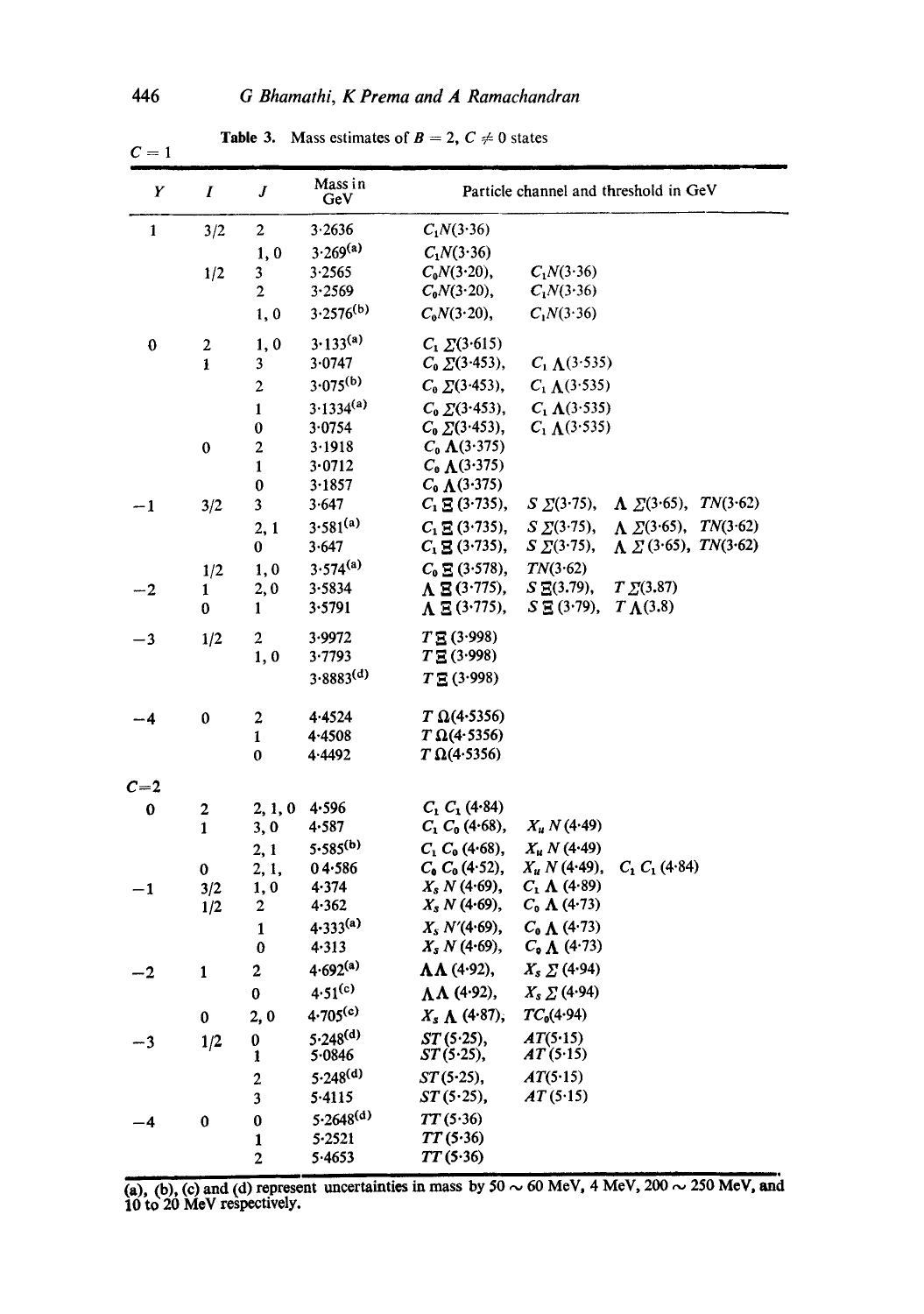energies of the order of one MeV or less. If higher spin bound hypernuclear states are found with much larger binding energies these would also constitute unambiguous evidence for multiquark bag model states. A search for such states can be included in the K<sup>-</sup> experiments which look for the conventional  $\Lambda$  and  $\Sigma$  hypernuclear states. It may be remarked here that the experimental results available in the baryonic sector so far are not sufficient to either confirm or rule out the existence of the bag model multiquark states.

## 5.2 *The*  $C \neq 0$ ,  $B = 2$  *and* 3 *states*

In tables 3 and 4 we have presented the mass estimates for the charm non-zero states. It is now known from the application of standard one-boson exchange potential models to the strong interaction of charmed baryons with ordinary baryons (Bhamathi *et al* 1981 and Dover *et al* 1977) that no bound states other than very lightly bound  $C_1$  N system in the  $I = 3/2$  state are expected. Further estimates of the binding energy of light three-body supernuclei show that these are likely to be of the

| Y        | $\boldsymbol{I}$        | J   | Mass in GeV   | Eth in GeV in Tribaryon channels                                                          |                                |
|----------|-------------------------|-----|---------------|-------------------------------------------------------------------------------------------|--------------------------------|
| 2        | $\boldsymbol{2}$        | 3/2 | 4.409         | $C_1$ NN (4.30)                                                                           |                                |
|          |                         | 1/2 | 4.405         | $C_1 NN(4.30)$                                                                            |                                |
|          | $\mathbf{1}$            | 5/2 | 4.381         | $C_0$ NN (4.14)<br>$C_1 NN(4.30)$                                                         |                                |
|          |                         | 3/2 | $4.374^{(b)}$ | $C_0$ NN (4.14)<br>$C_1 NN(4.30)$                                                         |                                |
|          |                         | 1/2 | $4.364^{(a)}$ | $C_0$ NN (4.14)<br>$C_1 NN(4.30)$                                                         |                                |
|          | 0                       | 5/2 | 4.361         | $C_0 NN(4.14)$<br>$C_1 NN(4.30)$                                                          |                                |
|          |                         | 3/2 | $4.354^{(b)}$ | $C_0$ NN (4.14)<br>$C_1$ NN (4.30)                                                        |                                |
| 1        | 5/2                     | 3/2 | 4.599         | $C_1 \Sigma N (4.553)$                                                                    |                                |
|          |                         | 1/2 | 4.591         | $C_1 \Sigma N (4.553)$                                                                    |                                |
|          | 3/2                     | 5/2 | 4.562         | $C_0 \sum N(4.393)$<br>$C_0 \Lambda N(4.315)$ ,                                           | $C_1 \Lambda N$ (4.475)        |
|          |                         |     |               | $C_1 \Sigma N (4.553)$                                                                    |                                |
|          |                         | 3/2 | $4.526^{(c)}$ | $C_0 \Sigma N$ (4.393), $C_0 \Lambda N$ (4.315),<br>$C_1 \sum N(4.553)$                   | $C_1 \Lambda N$ (4.475)        |
|          |                         | 1/2 | 4.585         | $C_0 \sum N$ (4.393), $C_0 \Lambda N$ (4.315),                                            | $C_1 \Lambda N (4.475)$        |
|          |                         |     |               | $C_1 \Sigma N (4.533)$                                                                    |                                |
|          | 1/2                     | 7/2 | 4.525         | $SNN(4.45)$ ,<br>A NN(4.35)                                                               |                                |
|          |                         | 5/2 | $4.508^{(d)}$ | $SNN(4.45)$ ,<br>A NN(4.35)                                                               |                                |
|          |                         | 3/2 | 4.503         | $SNN(4.45)$ ,<br>A NN(4.35)                                                               |                                |
| $\bf{0}$ | $\overline{\mathbf{2}}$ | 3/2 | 4.577         | $C_0 \Sigma \Sigma$ (4.646)                                                               |                                |
|          |                         | 1/2 | 4.533         | $C_0 \Sigma \Sigma$ (4.646)                                                               |                                |
|          | 1                       | 5/2 | 4.540         | $C_0 \Lambda \Sigma$ (4.568), $C_0 \Sigma \Sigma$ (4.646),                                | $C_1 \Lambda \Lambda$ (4.650). |
|          |                         |     |               | $C_1 \Sigma \Sigma (4.806)$                                                               |                                |
|          |                         | 3/2 | $4.495^{(d)}$ | $C_0 \Lambda \Sigma$ (4.568), $C_0 \Sigma \Sigma$ (4.646),<br>$C_1 \Sigma \Sigma$ (4.806) | $C_1 \Lambda \Lambda$ (4.650)  |
|          |                         | 1/2 | $4.477^{(d)}$ | $C_0 \Lambda \Sigma$ (4.568), $C_0 \Sigma \Sigma$ (4.646),<br>$C_1 \Sigma \Sigma (4.806)$ | $C_1 \Lambda \Lambda$ (4.650)  |

**Table 4.** Mass estimates of  $q^9$  system with  $B = 3$ , and  $C = 1$ .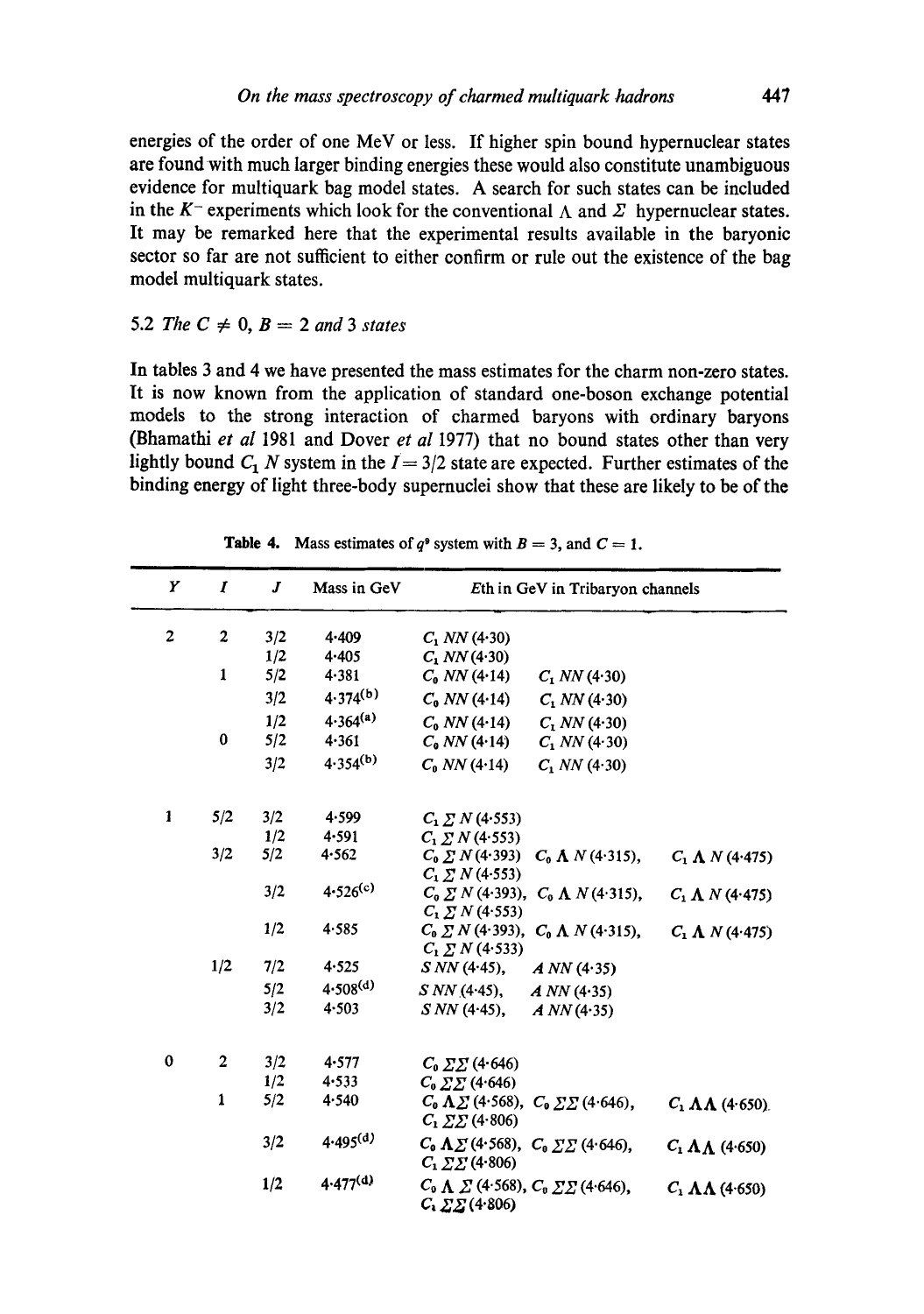| Y    | I            | $\boldsymbol{J}$ | Mass in<br>GeV       | Eth in GeV in tribaryon channels                                                                                                                                                        |
|------|--------------|------------------|----------------------|-----------------------------------------------------------------------------------------------------------------------------------------------------------------------------------------|
|      | 0            | 5/2              | 4.473                | SN $\Lambda$ (4.625), SN $\Sigma$ (4.703), AN $\Lambda$ (4.525), AN $\Sigma$ (4.603)                                                                                                    |
|      |              | 3/2              | 4.485 <sup>(c)</sup> | SN $\Lambda$ (4.625), SN $\Sigma$ (4.703), AN $\Lambda$ (4.525), AN $\Sigma$ (4.603)                                                                                                    |
|      |              | 1/2              | $4.476^{(a)}$        | SN $\Lambda$ (4.625), SN $\Sigma$ (4.703), AN $\Lambda$ (4.525), AN $\Sigma$ (4.603)                                                                                                    |
| $-1$ | 3/2          | 5/2              | 4.830                | S $\Sigma\Sigma(4.956)$ , A $\Sigma\Sigma(4.856)$ , TN $\Sigma(4.813)$ , S $\Sigma\Lambda(4.878)$<br>$A \Sigma \Lambda (4.778)$                                                         |
|      |              | 3/2              | $4.760^{(b)}$        | S $\Sigma\Sigma(4.956)$ , $A \Sigma\Sigma(4.856)$ , TN $\Sigma(4.813)$ , S $\Sigma\Lambda(4.878)$<br>$A \Sigma \Lambda$ (4.778)                                                         |
|      |              | 1/2              | $4.760^{(b)}$        | S $\Sigma\Sigma(4.956)$ , $A \Sigma\Sigma(4.856)$ , TN $\Sigma(4.813)$ , S $\Sigma \Lambda(4.878)$<br>$A \Sigma \Lambda (4.778)$                                                        |
|      | 1/2          | 7/2              | 4.775                | $S \Sigma \Sigma (4.956)$ , $A \Sigma \Sigma (4.856)$ , TN $\Sigma (4.813)$ , $S \Sigma \Lambda (4.80)$<br>$A \Lambda \Lambda$ (4.70), TN $\Lambda$ (4.735), $A \Sigma \Lambda$ (4.778) |
|      |              | 5/2              | $4.716^{(d)}$        | S $\Sigma\Sigma(4.956)$ , $A \Sigma\Sigma(4.856)$ , TN(4.813),<br>$S \Sigma \Lambda (4.80)$                                                                                             |
|      |              | 3/2              | $4.644^{(d)}$        | $A \Lambda \Lambda$ (4.70), TN $\Lambda$ (4.735) $A \Sigma \Lambda$ (4.78)                                                                                                              |
|      |              | 1/2              | 4.635                | S $\Sigma\Sigma(4.956)$ , $A \Sigma\Sigma(4.856)$ , TN $\Sigma(4.813)$ , S $\Sigma\Lambda(4.80)$<br>$A \Lambda \Lambda$ (4.70), TN $\Lambda$ (4.735), $A \Sigma \Lambda$ (4.778)        |
| $-2$ | $\mathbf{1}$ | 5/2              | 4.916                | $T \to N(4.938), T \Sigma (5.066)$                                                                                                                                                      |
|      |              | 3/2              | 4.849                | $T \to N(4.938)$ , $T \Sigma\Sigma(5.066)$                                                                                                                                              |
|      |              | 1/2              | $4.811^{(d)}$        | $T \mathbb{E} N(4.938), T \mathbb{Z} \mathbb{E} (5.066)$                                                                                                                                |
|      | $\bf{0}$     | 5/2              | 4.831                | $T \equiv N(4.938), T \Lambda \Lambda (4.910), T \Sigma \Sigma (5.066)$                                                                                                                 |
|      |              | 3/2<br>1/2       | 4.831<br>4.845       | $T \mathbf{B} N(4.938), T \Lambda \Lambda (4.910), T \Sigma \Sigma (5.066)$<br>$T \cancel{B} N(4.938), T \Lambda \Lambda(4.910), T \cancel{2} \cancel{2} (5.066)$                       |
| -3   | 1/2          | 3/2<br>1/2       | 5-07<br>5.07         | $T\bar{\mathbf{B}}$ $\Lambda$ (5.113)<br>$T \mathbb{E} \Lambda$ (5.113)                                                                                                                 |

**Table** 4. *(Contd.)* 

(a), (b), (c) and (d) represent uncertainties in mass by  $3 \sim 4$  MeV,  $5 \sim 10$  MeV,  $9 \sim 20$  MeV,  $40 \sim 70$  MeV respectively.

same order of magnitude as the hypernuclei *i.e.* at the most a few MeV. An examination of table 3 shows that several deeply hound multiquark states and resonances are predicted by the bag model. For  $C = 1$ , bound states are expected in the  $C_1N$ and  $C_0N$  channels in the  $I = 3/2$  as well as  $I = 1/2$  states unlike the case of conventional strong interaction forces. In fact deeply bound states are predicted in almost all the  $B = 2$  channels. In the  $I = 2$  channel with  $C = 2$  a virtual bound state of  $C_1C_1$ system decaying into a  $(X_u N)$  system is predicted as well as a  $C_1 C_0$  virtual bound state with  $I = 1$  decaying as a  $X_uN$  resonance is predicted. Even more exotic bound state with  $C = 2$  and strangeness  $-2$  are predicted. However all these exotic states would be very difficult to produce except perhaps the lowest  $C_0C_0$ ,  $C_1N$  states.

Table 4 shows us that in the case of  $B = 3$  multiquark states in the  $C = 1$ ,  $Y = 2$ sector *(i.e.* light supernuclei which are the analogues of hypernuclei) no bound states are predicted. In the  $Y = 1$  sector there are two resonant state (marked with an \*) which will be coupled to several channels. However in the  $Y = 0$  to  $-3$  sector there are several bound states predicted again it will be rather difficult to produce most of **these** states due to their exotic quantum numbers.